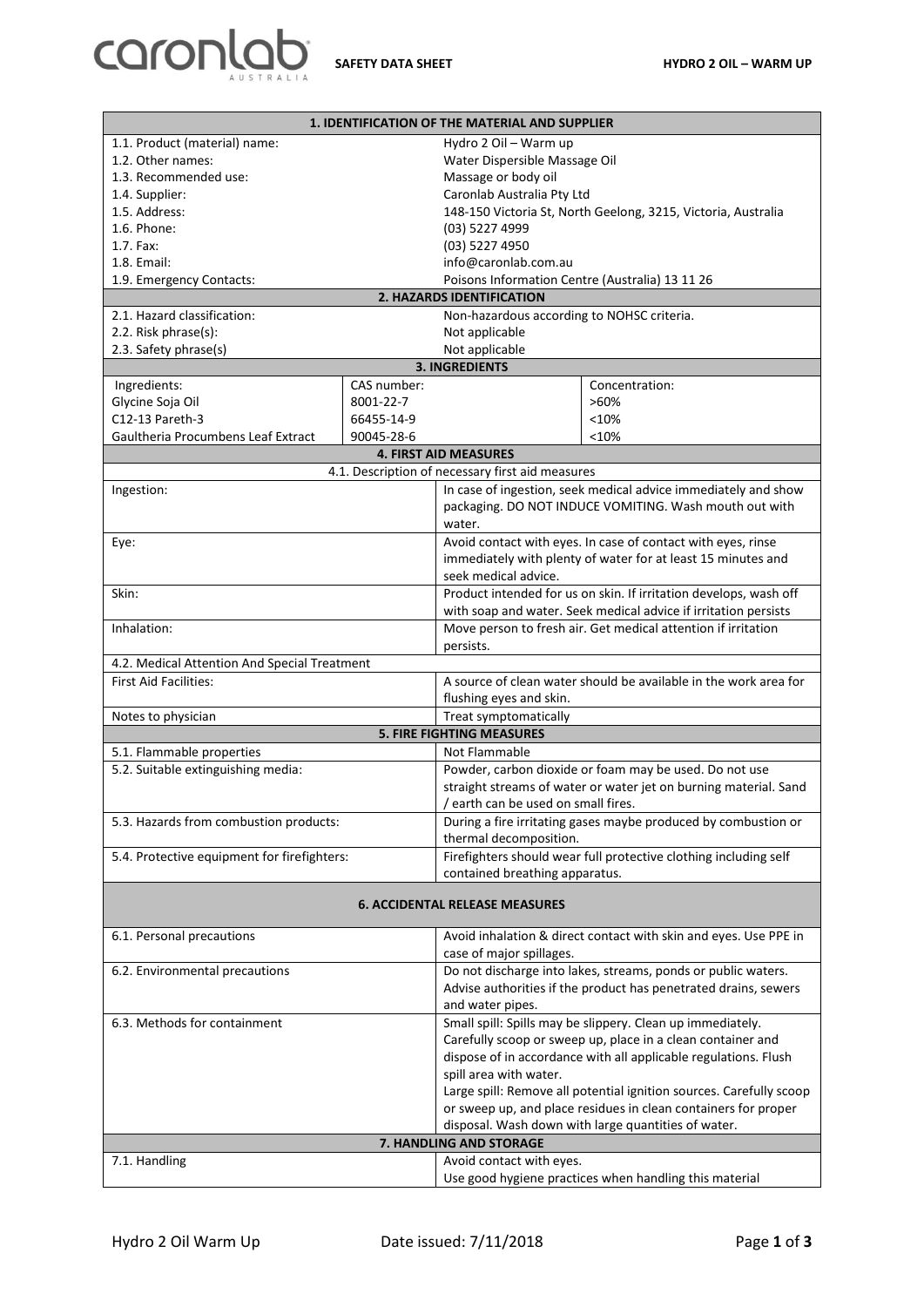

|                                                                                                     | Do not smoke                                                        |  |  |
|-----------------------------------------------------------------------------------------------------|---------------------------------------------------------------------|--|--|
|                                                                                                     | Use according to package label instructions                         |  |  |
| 7.2. Storage                                                                                        | Store tightly closed in original container, in a cool, dry and      |  |  |
|                                                                                                     | ventilated area away from heat sources and protected from           |  |  |
|                                                                                                     | light.                                                              |  |  |
|                                                                                                     | Keep air contact to a minimum.                                      |  |  |
|                                                                                                     | Keep out of reach of children.                                      |  |  |
|                                                                                                     | Avoid excessive heat. Store at temperatures below 30°C              |  |  |
| 7.3. Fire Protection                                                                                | Keep away from ignition sources and naked flames. Take              |  |  |
| precautions to avoid static discharges in working area.<br>8. EXPOSURE CONTROLS/PERSONAL PROTECTION |                                                                     |  |  |
| None allocated                                                                                      |                                                                     |  |  |
| 8.1. National exposure standards                                                                    | None allocated                                                      |  |  |
| 8.2. Biological limit values<br>8.3. Engineering controls                                           | Use in a well-ventilated area.                                      |  |  |
| 8.4. Personal protective equipment                                                                  | Gloves may be worn to minimise contact                              |  |  |
| 9. PHYSICAL AND CHEMICAL PROPERTIES                                                                 |                                                                     |  |  |
| 9.1. Appearance:                                                                                    | Transparent straw coloured oil                                      |  |  |
| 9.2. Odour:                                                                                         | Characteristic of wintergreen                                       |  |  |
| 9.3. pH:                                                                                            | Not available                                                       |  |  |
| 9.4. Vapour Pressure:                                                                               | Not available                                                       |  |  |
| 9.5. Vapour density:                                                                                | Not available                                                       |  |  |
| 9.6. Boiling point/range:                                                                           | Not available                                                       |  |  |
| 9.7. Melting point:                                                                                 | Not available                                                       |  |  |
| 9.8. Solubility in water:                                                                           | Sparingly soluble /dispersible                                      |  |  |
| 9.9. Specific gravity:                                                                              | $0.89 - 0.92$ g/mL                                                  |  |  |
| 9.10. Flammable materials information:                                                              | Not applicable                                                      |  |  |
| Flash point and method of detecting flash point;                                                    | Not available                                                       |  |  |
| upper and lower flammable (explosive) limits in air;                                                |                                                                     |  |  |
| and ignition temperature.                                                                           | Not available                                                       |  |  |
| 9.11. Viscosity at room temperature:                                                                | Liquid                                                              |  |  |
| 9.12. Percent volatile:                                                                             | Not known                                                           |  |  |
| <b>10. STABILITY AND REACTIVITY</b>                                                                 |                                                                     |  |  |
| 10.1. Chemical Stability:                                                                           | Generally stable                                                    |  |  |
| 10.2. Incompatible materials:                                                                       | Strong oxidizing agents, acids & alkali                             |  |  |
| 10.3. Hazardous decomposition products:                                                             | Liable to cause smoke & acrid fumes during combustion. Carbon       |  |  |
|                                                                                                     | monoxide, carbon dioxide & other non-identifiable organic.          |  |  |
| 10.4. Hazardous reactions:                                                                          | None known                                                          |  |  |
| <b>11. TOXICOLOGICAL INFORMATION</b>                                                                |                                                                     |  |  |
|                                                                                                     |                                                                     |  |  |
| 11.1. Toxicological data                                                                            | No data available                                                   |  |  |
|                                                                                                     |                                                                     |  |  |
| 11.2. Effects of acute exposure:<br>Eye contact:                                                    | No risk anticipated in normal use                                   |  |  |
| Skin contact:                                                                                       | No risk anticipated in normal use. Not expected to be a skin        |  |  |
|                                                                                                     | sensitiser                                                          |  |  |
| Inhalation:                                                                                         | No risk anticipated in normal use                                   |  |  |
| Ingestion:                                                                                          | No risk anticipated in normal use                                   |  |  |
| 11.2.2. Chronic                                                                                     | No long term effects are known.                                     |  |  |
|                                                                                                     | <b>12. ECOLOGICAL INFORMATION</b>                                   |  |  |
| 12.1. Ecotoxicity:                                                                                  | Not expected to be harmful to aquatic or terrestrial organisms.     |  |  |
| 12.2. Persistence and degradability:                                                                | Not available                                                       |  |  |
| 12.4. Mobility in environmental media                                                               | Not available                                                       |  |  |
| 12.5. Environmental protection                                                                      | Do not discharge product unmonitored into the environment           |  |  |
|                                                                                                     | 13. DISPOSAL CONSIDERATIONS                                         |  |  |
| 13.1. Disposal methods and containers:                                                              | Dispose of in accordance with all applicable regulations.           |  |  |
|                                                                                                     | Containers should be emptied as completely as practical before      |  |  |
|                                                                                                     | disposal. If possible, recycle containers. If unsure about any form |  |  |
|                                                                                                     | of disposal contact local Waste Disposal Authority. Please do not   |  |  |
|                                                                                                     | dispose into sewers or waterways.                                   |  |  |
|                                                                                                     | <b>14. TRANSPORT INFORMATION</b>                                    |  |  |
| 14.1. UN Number:                                                                                    | Not applicable                                                      |  |  |
| 14.2. UN Proper Shipping Name:<br>14.3. Class and subsidiary risk:                                  | Not applicable<br>Not applicable                                    |  |  |